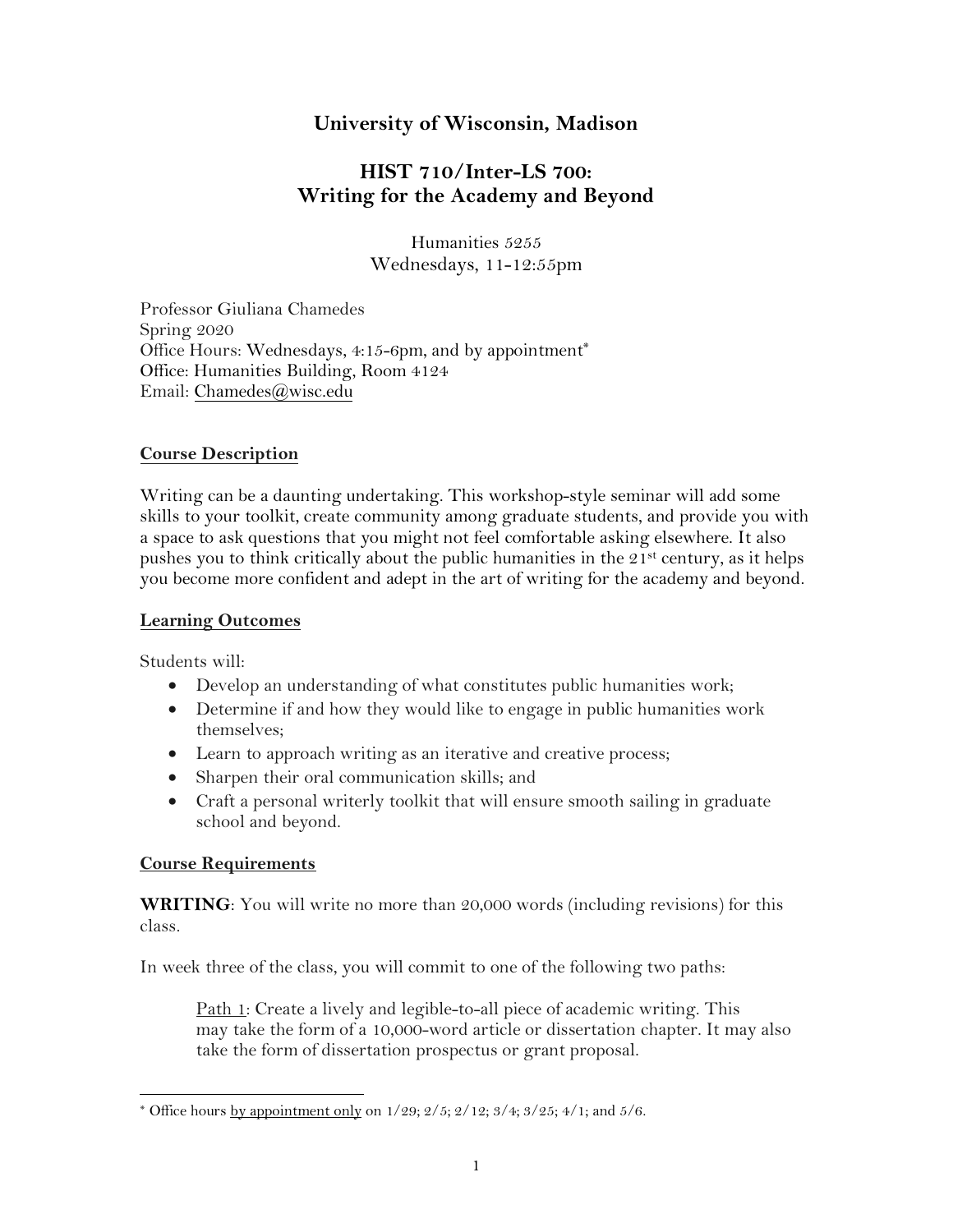Path 2: Take a focused approach to exploring your interests in the public humanities through a series of short tasks that will prepare you for a particular para-academic or non-academic job, internship, volunteer opportunity, or solo project (to be completed on your own time, in the summer or fall of 2020). Students walking this path will also produce one polished piece of prose, which explores a key question of personal interest to them in the public humanities. The piece can have either a print or a digital audience.

**READING**: There is a light reading load for this class. All of the readings will be posted on our Canvas site at least one week in advance. There is no course reader.

**PARTICIPATING**: Please come to class each week with an open mind and equipped with your writing utensils of choice (notebooks, quills, laptops, tablets – just no phones, please). You are expected to do the reading, as well as respect deadlines and provide constructive feedback on the work of your peers. We will be workshopping one another's work every week, starting from week 5. Each student will be workshopped twice. You will be asked to lead discussion on one occasion over the course of the semester.

#### **Credit Hours**

The credit standard for this 3-credit course is met by an expectation of a total of 135 hours of student engagement with the course's learning activities (at least 45 hours per credit or 9 hours per week), which include regularly scheduled meeting times (group seminar meetings of 115 minutes per week), reading, writing, individual consultations with the instructor, and other student work as described on the syllabus.

#### **Methods of Assessment**

#### **1. Student Participation (20%)**

HIST 710/INTER-LS 700 is a discussion-led seminar with a heavy peerreview component. Its success depends on you. From week 3, in-class discussions will be led by a member of the class. A sign-up sheet for leading discussion will be circulated in week 1 of the class.

**2. Writing Notebook (10%)**

This is a notebook to be kept through the semester. You may keep it in whatever format you'd like. In addition to the prompts provided on the syllabus, please try to make at least one entry per week. The notebook should focus on issues that interest you and relate to your projects. It may contain sketches, stray bits of thought, research information, drafts of sentences, exclamations of curiosity or frustration, etc. Please bring your writing notebook to class every week. It will never be collected.

- **3. Nine sentences exercise (a.k.a., formulating a first research question) (10%)**
- **4. Formulating a revised and expanded research question (10%)**
- **5. Sh#\$%y First Draft (15%)**
- **6. More Polished Draft (15%)**
- **7. Final Piece (20%)**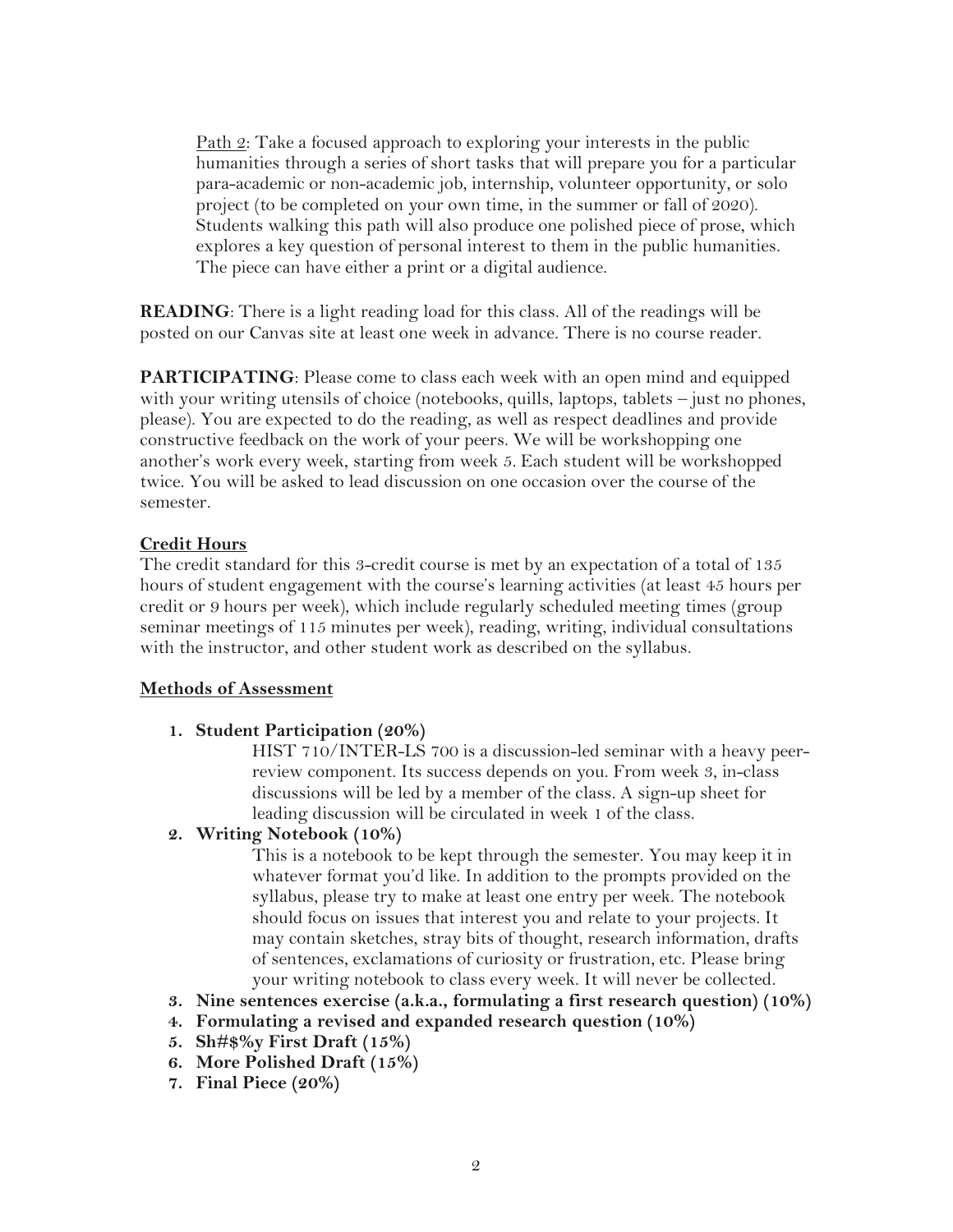#### **Schedule of Classes**

# **I. Writing as a Practice**

#### **1. January 22: Introduction to the course. What functions does writing play; what does it enable? Writing as a practice (I): the notebook. Vivid writing.**

Go over the syllabus. Start getting to know one another. Discuss the functions writing can play in our lives. Does good writing lead to good thinking? Address the value of a writing notebook and the art of looking slow, looking again, writing often. Reflections on grounded, vivid, writing.

#### *In-class readings:*

- Lynn Hunt, "How Writing Leads to Thinking," *Perspectives on History* (February 2010)
- Joan Didion, "On Keeping a Notebook," in *Slouching Towards Bethlehem*. New York: Farrar, Straus and Giroux, 1968.

#### Writing notebook exercises:

- Walk over to the Chazen and practice looking slowly, grounding yourself in time and space, and playing with voice. Select a work of art that speaks to you for whatever reason. In your notebook, imagine two different sorts of writers (e.g., the artist vs. the art historian; the anthropologist vs. the journalist, etc.). Then, write two paragraphs that describe the artwork in vivid detail from the point of view of your two characters. The only rules are that each imaginary character is responsible for two paragraphs, and that both characters need to write as vividly as they can (within whatever voice is available to them). Make sure to snap a few pictures of the work of art you've chosen before you're done – you'll need the pictures in week 2.
- Identify a piece of academic or non-academic writing you've completed in the past three years that you feel is animated by a central question that really compelled you at the time (and perhaps compels you still). After having re-read the paper, jot down the animating question in your writing notebook. Please bring the piece with you to week 2 of class. It will not be collected.

#### **2. January 29: Writing as a practice (II): choosing your writing site and time of day. Our animating question(s): academia and the public humanities.**

In class, we will discuss the Chazen museum exercise, exorcise writerly demons, and address some essential preliminaries: where we write, when we write, and how often we write. Then, we will do a writing exercise to get us thinking about how we tend to formulate research questions. Next, we will each spend some time discussing a piece of academic or non-academic writing we've completed in the past and how, in that case, we went through the process of identifying and formulating an animating question.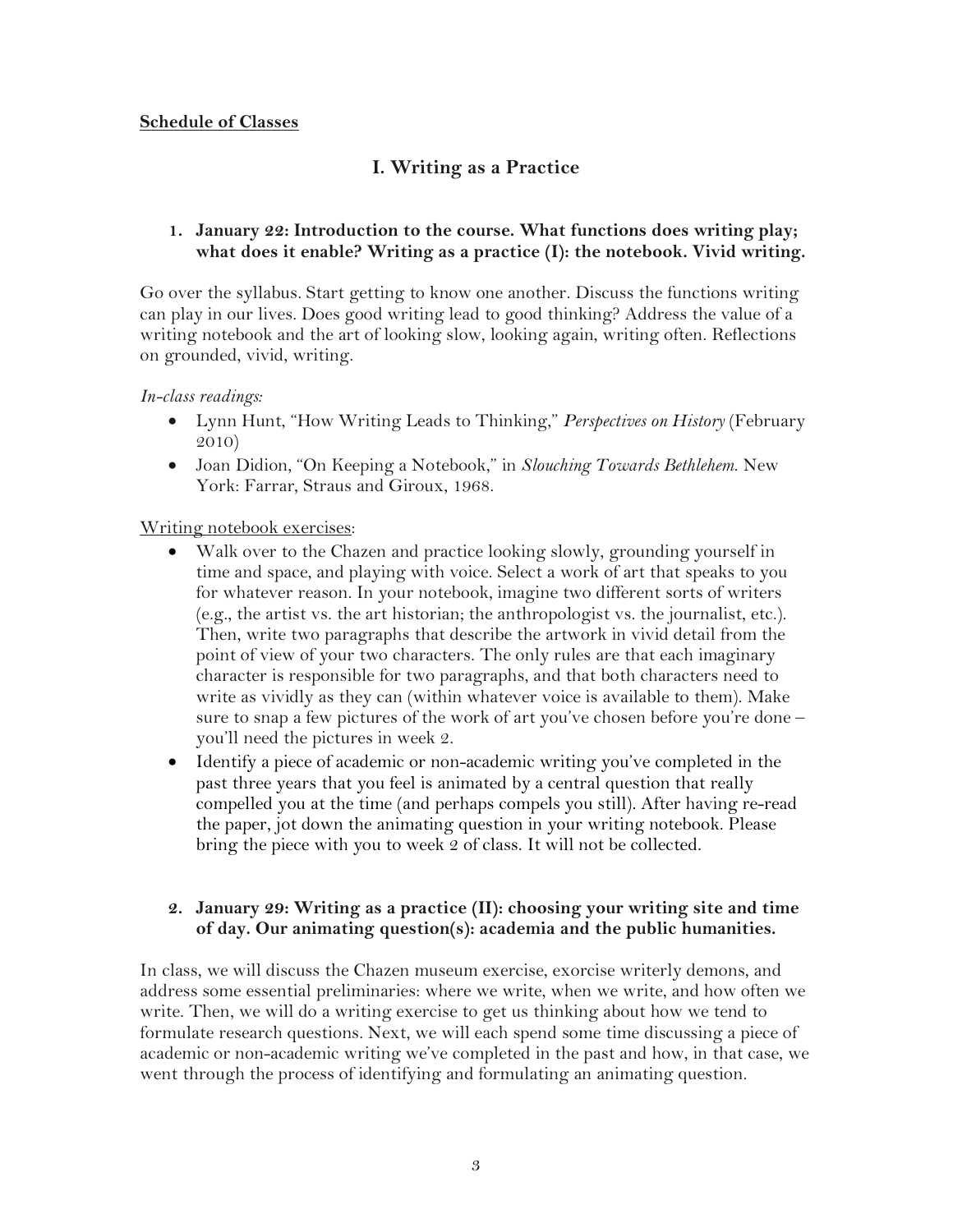*Reading (to be completed prior to class)*:

• Anne Lamott, "Radio Station KFKD," in *Bird by Bird: Some Instructions on Writing and Life.* N.Y.: Anchor Books, 1995.

In-class exercise: Return to your work of art by taking a look at the pictures of it you snapped last week. Return to your two imaginary characters as well. Then, write two paragraphs for each of your two characters. Paragraph one should contain questions that your character might have about the work of art; paragraph two some ideas for how your character might actually go about answering those questions.

At-home assignment: the **nine sentences exercise**. What are three animating questions you have right now (about broad ethical or political or other matters; that emerge from your study of the humanities and/or of particular texts and figures; etc.)? Lean into it: be kind to yourself but exacting too. Start from those three animating questions. In nine sentences (three per question), reflect on nine different ways those questions could potentially be more strongly integrated into your research, writing, and everyday life.

### **Please upload your nine sentences exercise as a Word file under "Assignments" on Canvas by 5pm on Friday, January 31st.**

### **3. February 5: Prospectus, proposal, grant. Setting your writing goal for the semester.**

This is the week to formulate your writing goal for the semester. With the help of our discussion leader, we will talk about how to put together a research plan for yourself, whether it comes to academic or non-academic writing. We will also talk about writing for money – and what sort of writing that is.

At-home assignment: **Formulating a revised and expanded research question.** In two sentences, describe your writing goal for the semester. Then, in two to three pages, double-spaced, write up a reflection on the animating research question(s) that are integral to your writing goal, and how you will go about answering them.

## **Please upload your piece as a Word document under "Assignments" on Canvas by noon on Monday, February 10th .**

*Readings:* 

- Wendy Laura Belcher, "Designing Your Writing Schedule," in *Writing Your Journal Article in Twelve Weeks*. Chicago: University of Chicago Press, 2019.
- Christina M. Gillis, "Writing Proposals for ACLS Fellowship Competitions," at *The American Council of Learned Societies* website.
- Karen L. Kelsky, "Dr. Karen's Foolproof Grant Template," at *The Professor is in*  website.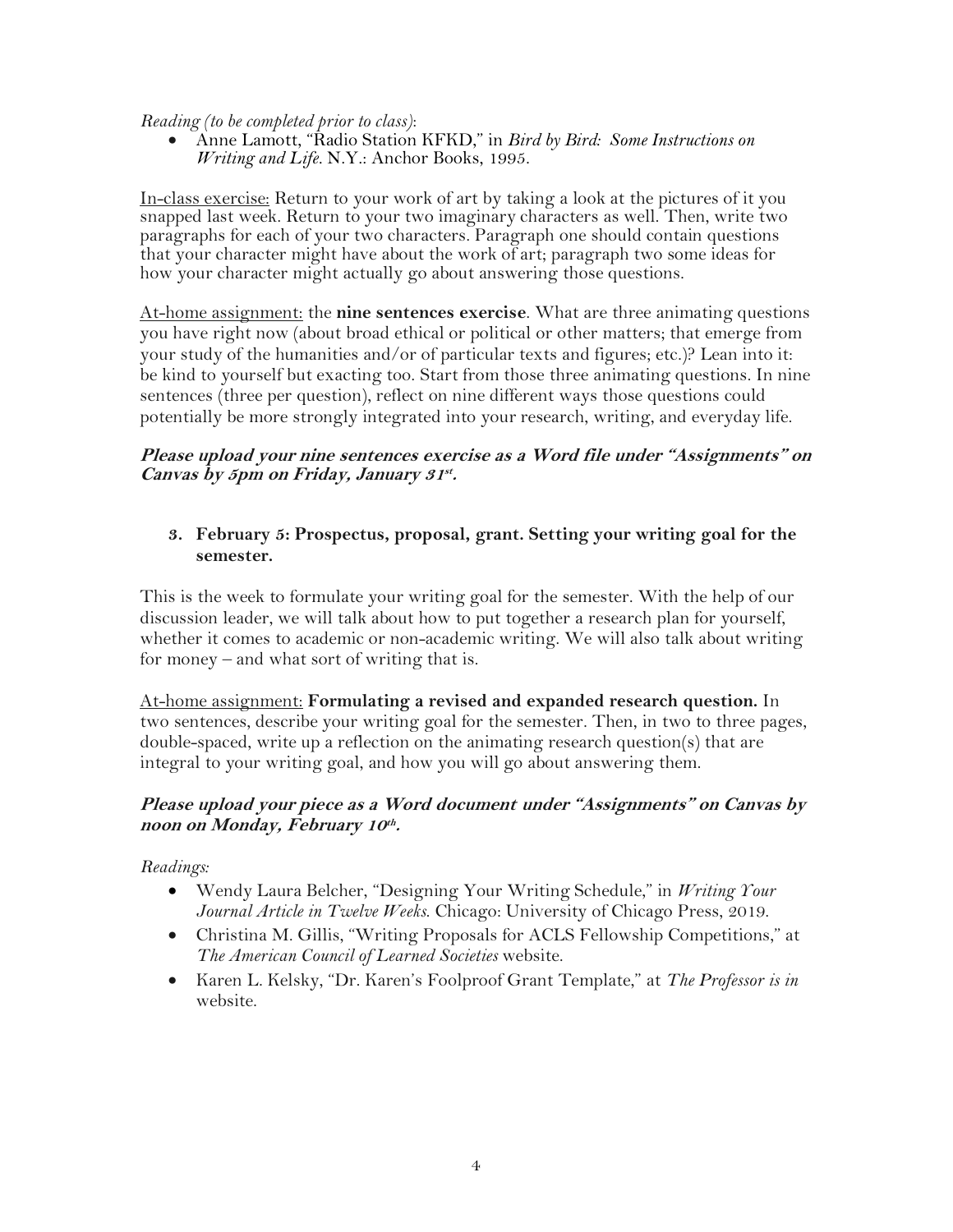### **4. February 12: Sending a message. Special guest: Patrick Iber (Assistant Professor, Department of History; Dissent, Editorial board)**

With the help of a *New York Times* article penned by our special guest Prof. Patrick Iber and an NGO pamphlet which we will read together, we will think about what question(s) animate the author(s) and how to send a message that will resonate with a non-academic audience. We will also discuss Prof. Iber's experiences in writing for a broad public and serving on the editorial board of *Dissent*.

### *Readings:*

- Patrick Iber, "The U.S. Needs to Stay Out of Venezuela," *The New York Times*, January 31, 2019.
- Center for Urban Pedagogy, "Is Your Landlord Harassing You or Your Neighbors?"

## **5. February 19: Evaluating your evidence. Writing early.**

In-class discussion, led by discussion leader: Writing early.

Workshopping two student proposals.

## *Reading:*

- Paul J. Silvia, "Specious Barriers to Writing a Lot," in *How to Write a Lot: A Guide to Practical Academic Writing*. Washington, DC: American Psychological Association, 2009.
- Robert Boice, "Wait"; "Begin Writing Early (Before Feeling Ready)," in *Advice for New Faculty Members: Nihil Nimus*. London: Pearson, 2000.
- John R. Trimble, "Getting Launched," *Writing with Style: Conversations on the Art of Writing*. London: Pearson, 2010.

At-home assignment: **The sh\$#%y first draft.** Please upload at draft that is at least 70% of the length of your final writing project. The paper needs to be in complete sentences.

### **Please upload your sh\$#%y first draft as a Word file under "Assignments" on Canvas by noon on Monday, February 24th .**

# **6. February 26: Fierceless mercy: What to do with a first draft?**

In-class discussion (led by discussion leader): editing yourself. Editing for content and focus.

Workshopping two student papers.

In-class exercise: Fierceless editing.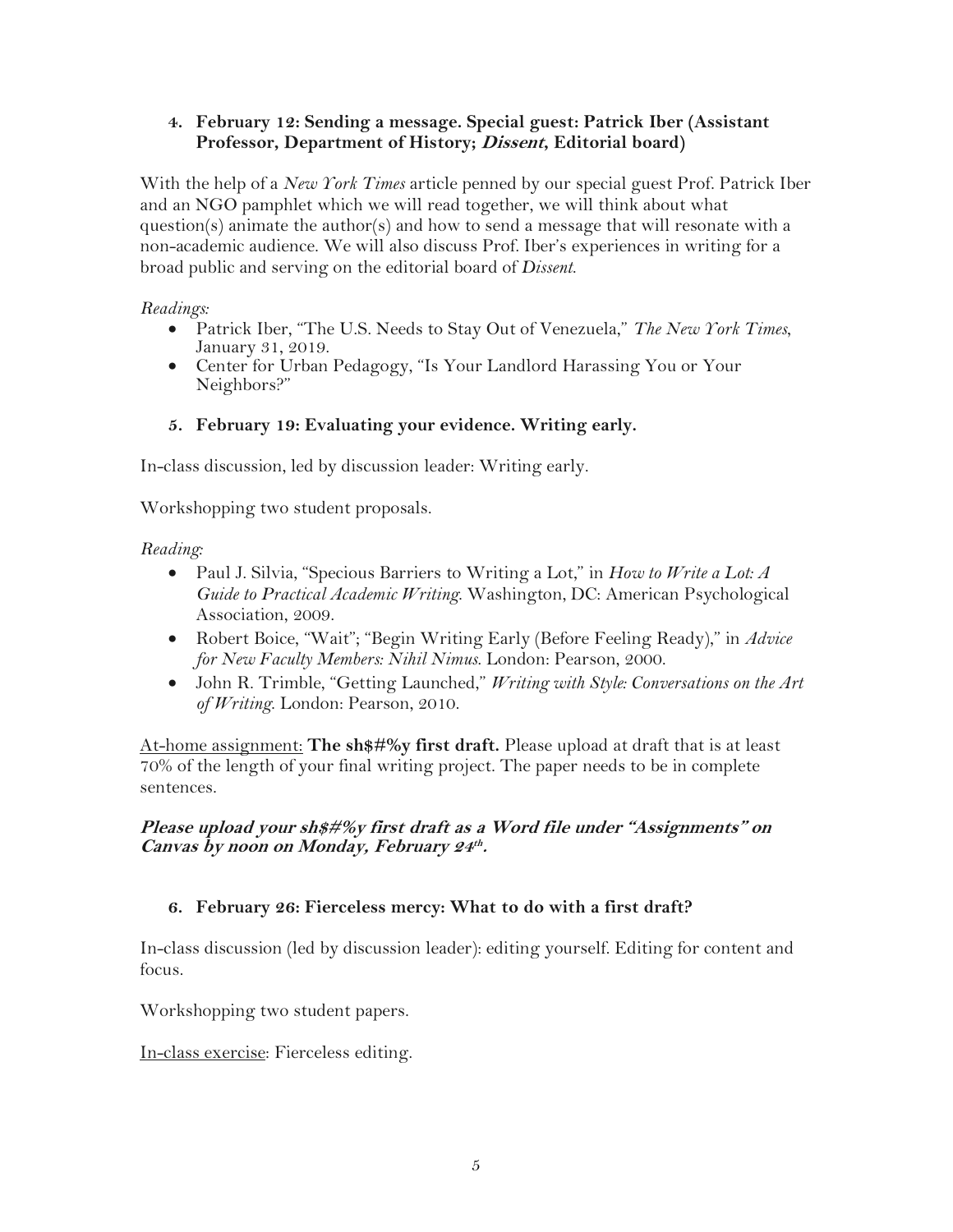### *Readings:*

- Anne Lamott, "Shitty First Drafts," in *Bird by Bird*.
- Robert Boice, "Let Others Do Some of the Work," in *Advice for New Faculty Members: Nihil Nimus*.

## **7. March 4: Content, structure, argument**

In-class discussion (led by discussion leader): content, structure, argument.

Workshopping two student papers.

### *Readings:*

- Cathy Birkenstein and Gerald Graff, "They Say," in *They Say/I Say: The Moves that Matter in Academic Writing*. New York: WW. Norton, 2006.
- Bill Cronon, Liese Dart, and Brian Hamilton, "Positioning Your Argument," available at Professor William Cronon's personal webpage.
- Wendy Belcher, "Strengthening your Structure," in *Writing a Journal Article in Twelve Weeks.*

## **8. March 11: Sentence-level writing**

In-class discussion (led by discussion leader): sentence-level writing

Workshopping two student papers.

## *Readings*:

- Wendy Belcher, "Editing your Sentences," in *Writing a Journal Article in Twelve Weeks.*
- Helen Sword, "Smart Sentencing," in *Stylish Academic Writing*. Cambridge, MA: Harvard University Press, 2012.

# **ENJOY SPRING BREAK! (MARCH 14-22)**

## **9. March 25: NO CLASS TODAY. Class off for good behavior.**

#### *Reading:*

• Anne Lamott, "Writer's Block," in *Bird by Bird.*

At-home activity: The **more polished draft**. Please upload a complete version of your final writing project.

### **Please upload the more polished draft in Word form on Canvas by noon on Monday, March 30th .**